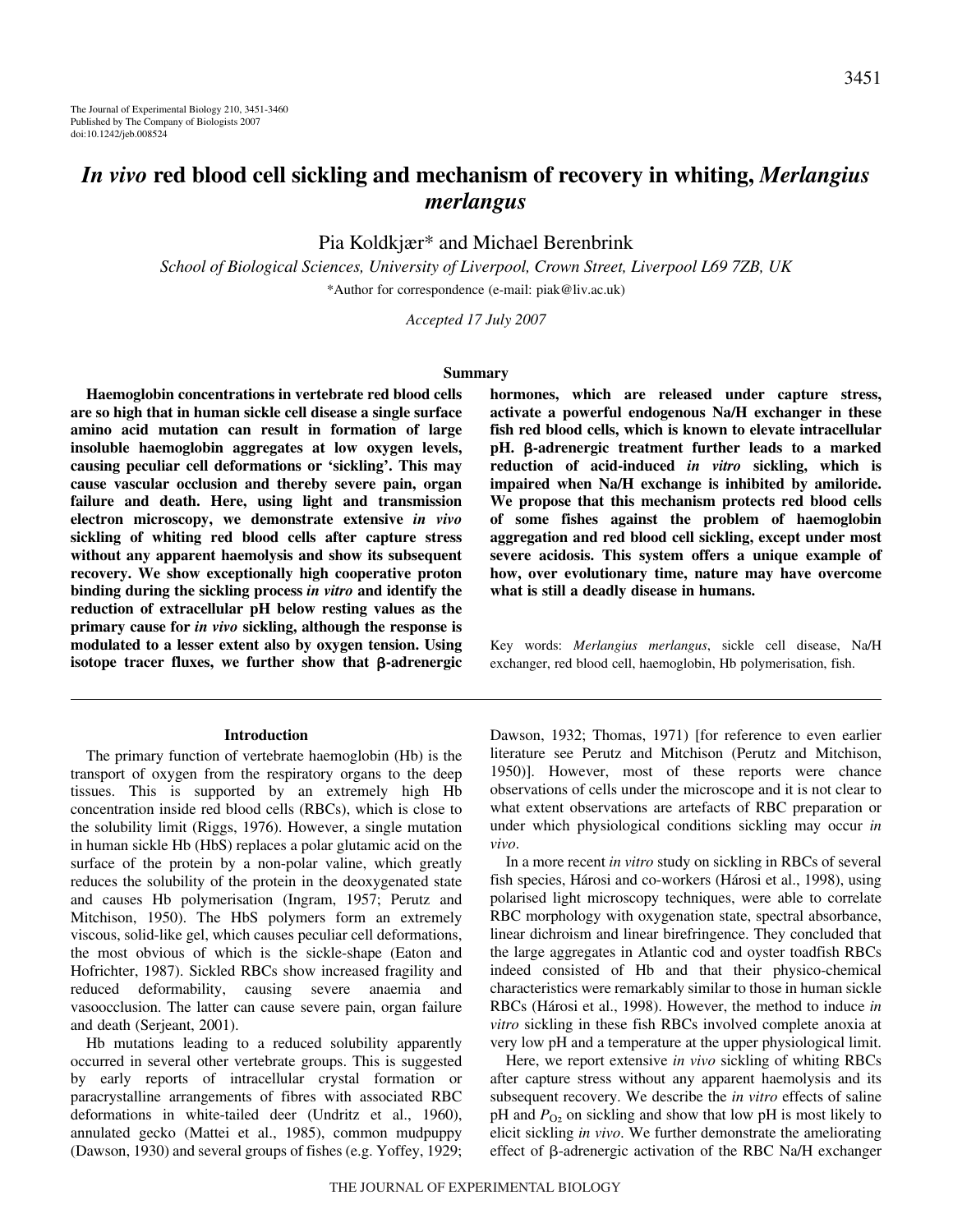( $\beta$ NHE) on sickling induced by low pH *in vitro* and discuss the possible physiological role of the phenomenon.

#### **Materials and methods**

# *Animals*

Whiting [*Merlangius merlangus* L.; mean mass 139.2±92.0·g and standard length (SL) 22.9±3.7 cm; *N*=18] were caught on hook and line from the Mersey estuary, Merseyside, UK, at incoming tide. 5–8 fish were kept in a 50-litre plastic container with ice-cooled, aerated artificial seawater (33 p.p.m.; Instant Ocean, Aquarium Systems, www.aquariumsystems.com) for up to 2 h while fishing and during transport, which took no more than 10–15 min. Fish were kept at the University of Liverpool in a 1200-litre tank with a biological filter and aerated, recirculated, artificial seawater at 13–16°C for more than one week before blood sampling (exceptions see below). Fish were exposed to a 10 h:14 h light:dark regime and fed five times weekly on frozen sand eel, squid and octopus. To ensure that the possible seasonality of RBC ion transport function would not affect the results, the experiments were carried out during the winter months (December 2004–March 2005, November–December 2005 and 2006).

# *Blood sampling, fixation and light microscopy*

The fish were killed according to a British Home Office Schedule 1 method by a sharp blow to the head and destruction of the brain, before blood sampling from the caudal blood vessels into a heparinised syringe. In eight of the fish, a  $50-\mu l$ sample was fixed as described below immediately after sampling. The remainder of the RBCs were washed three times in an isotonic saline  $(125.5 \text{ mmol } l^{-1} \text{ NaCl}, 3 \text{ mmol } l^{-1} \text{ KCl},$ 1.5 mmol  $l^{-1}$  MgCl<sub>2</sub>, 1.5 mmol  $l^{-1}$  CaCl<sub>2</sub>, 5 mmol  $l^{-1}$  D-glucose and 20 mmol  $l^{-1}$  Hepes; 299 mOsm kg<sup>-1</sup>; pH adjusted to 7.97 at 15°C), each time removing the buffy coat. The cells were finally suspended at a haematocrit (Hct) of 15–20%, oxygenated by contact with air and stored at  $4^{\circ}$ C for  $16-24$  h. Before experimentation, the RBCs were washed an additional two times and resuspended in fresh saline.

Another group of whiting (mean mass  $200.0\pm107.0$  g and SL 25.5±4.5·cm; *N*=5), rainbow trout (*Oncorhynchus mykiss* Walbaum; mean mass 913±132 g and SL 37.2±1.8 cm; *N*=8) and common carp (*Cyprinus carpio* L.; mean mass 1378±463 g and SL  $36.8\pm4.6$  cm;  $N=5$ ) were killed as above immediately after being caught on hook and line. Reeling in whiting, rainbow trout and common carp usually took 2–4 min irrespective of species. The trout and carp were caught at the Pennine Trout Farm and Fishery, Lancashire, UK, and Llyn y gors, Anglesey, UK, respectively, during February 2007. A blood sample was taken from the caudal vessels into a heparinised syringe and fixed as described below. Another group of whiting (mean mass  $132.8\pm 26.1$  g and SL  $23.6\pm 1.3$  cm;  $N=4$ ) were transported to the university and allowed to recover in the holding tank for 24 h, whereupon the animals were netted individually with a minimum of disturbance and quickly killed. Blood was sampled and fixed as described below.

All blood samples for light microscopy and transmission electron microscopy (TEM) were fixed in iso-osmotic glutaraldehyde immediately after sampling, but on several occasions freshly sampled blood was studied directly under the light microscope and confirmed the presence of sickled RBCs in unfixed samples. The glutaraldehyde fixation solution was made from a 25% stock solution (Grade I; Sigma-Aldrich Company Ltd, Gillingham, UK), diluted with distilled water to obtain an osmolality of 300 mOsm  $kg^{-1}$  and further diluted with saline (see above) to obtain a 2% glutaraldehyde solution. Samples were fixed in an equal volume of this iso-osmotic solution to yield a final glutaraldehyde concentration of 1%. They were stored at 4°C until counting or further treatment for TEM. The samples were counted on an Axiovert 135 TV microscope (Carl Zeiss Microlmaging GmbH, Göttingen, Germany; using a  $100 \times$  oil immersion lens and direct interference contrast) fitted with a video camera (3-CCD Color Video Camera, KY-F55B, JVC; Alrad Instruments Ltd, Newbury, UK) and viewed with Scion Image software (Scion Corporation, Frederick, MD, USA).

# *Effects of pH, oxygen tension and hyperosmotic shrinkage on RBC sickling and recovery*

350-µl aliquots (70 µl washed RBCs with an Hct of  $\sim$ 20% and  $280 \mu l$  experimental saline with pH values ranging from 6.75 to 7.97) were incubated at 15°C in rotating Eschweiler tonometers (Eschweiler GmbH, Engelsdorf, Germany). Saline pH was measured with a combined pH electrode and a PHM 85 Precision pH Meter (Radiometer, Copenhagen, Denmark). Final pH values of the mixed salines were assumed to be identical to extracellular pH due to the low final Hct value and ranged from 7.03 to 7.97. The samples were gassed with humidified  $N_2$ , air or  $O_2$ , and samples were taken and fixed after 45 min.

Recovery from *in vitro* sickling by an increase in extracellular pH was studied in air-equilibrated RBCs. After 45 min, a subsample of RBCs suspended in saline pH 7.03 was taken and fixed, whereupon the remainder of the sample was briefly centrifuged (10 s at  $\sim$ 9000 *g*; Eppendorf model 5415 D; Fisher Scientific, Loughborough, UK) and had the supernatant replaced with pH 7.97 saline. The resuspended cells were incubated as before and further samples were taken and fixed at different time points at the new, elevated saline pH.

Recovery from *in vitro* sickling by an increase in oxygen tension was studied at pH 7.61 in RBC suspensions that had been gassed with humidified nitrogen for 45 min. After a subsample was taken and fixed (time zero), the gas was changed to humidified oxygen. Further samples were taken and fixed after 5, 15, 30 and 45 min.

To assess the effects of intracellular Hb concentration, washed RBCs were pre-equilibrated to air in pH 7.97 saline for 45 min. Sub-samples were taken and fixed at 5 and 45 min. Appropriate volumes of sucrose stock solution (sucrose in pH 7.97 saline; osmolality of  $2.5 \text{ Osm kg}^{-1}$  were added to change the extracellular osmolality to 350, 400, 450 or 600 mOsm  $kg^{-1}$ , causing cell shrinkage and calculated 17, 33, 50 and 100% increases in intracellular [Hb], respectively. Further samples were taken and fixed at 5, 15, 30, 60 and 120 min after shrinkage.

### *Effects of β-adrenergic stimulation on RBC sickling*

Aliquots of 350  $\mu$ l washed RBCs with an Hct of 10–20% were pre-equilibrated to humidified air in rotating Eschweiler tonometers kept at 15°C in a thermostatically controlled water bath. Samples were taken and fixed at 5 and 45 min, whereupon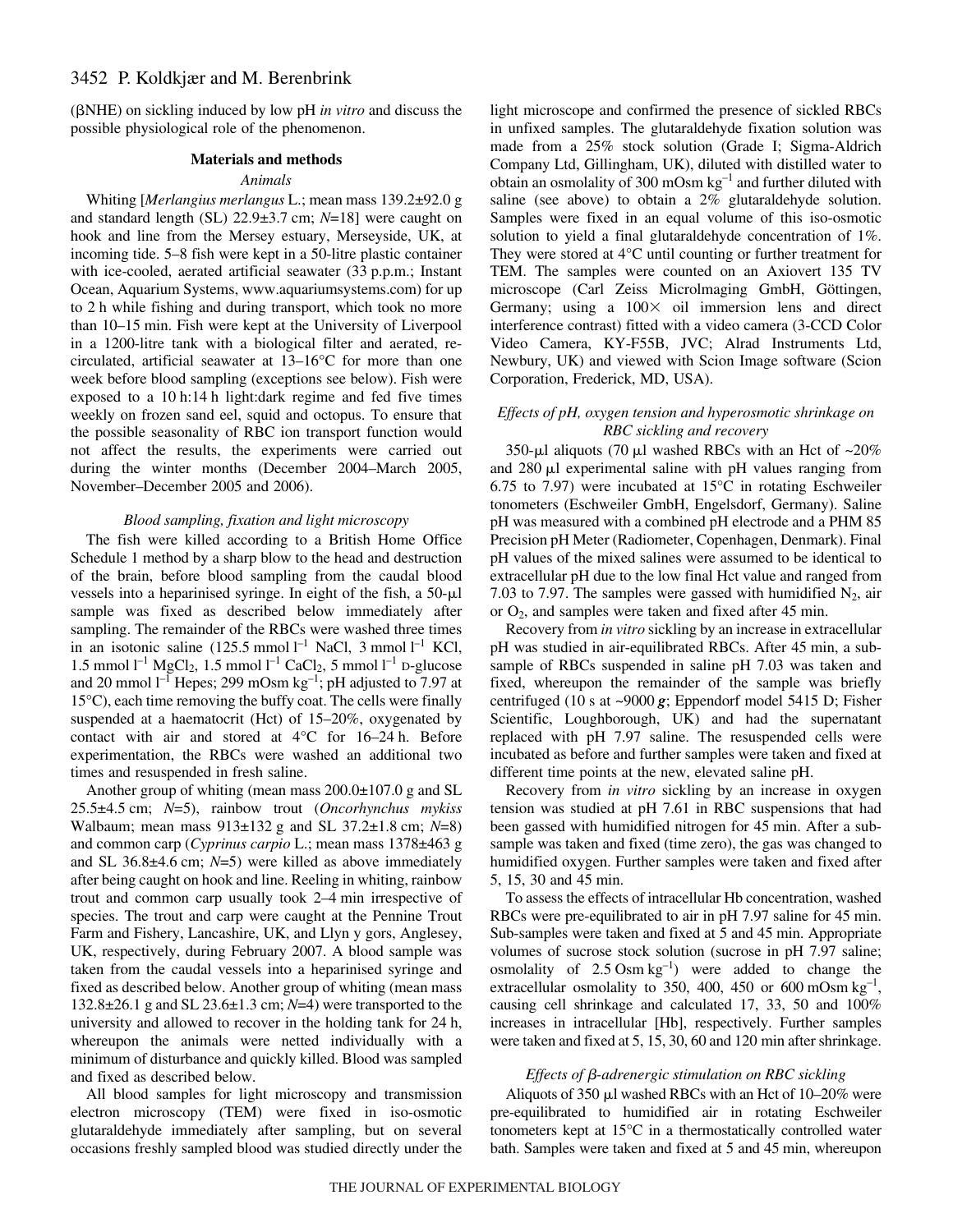sub-samples of the RBC suspension were transferred to test tubes, containing four volumes of experimental saline equilibrated with air. The cells were exposed to (1) pH 7.03 saline, (2) pH 7.03 saline and the  $\beta$ -adrenergic agonist isoproterenol (final concentration of  $10^{-5}$  mol  $l^{-1}$ ; saline vehicle) or (3) pH 7.03 saline and  $10^{-5}$  mol  $l^{-1}$  isoproterenol simultaneously with the Na/H exchanger inhibitor amiloride (final concentration of  $10^{-4}$  mol  $l^{-1}$ ; 0.5% v/v DMSO vehicle). Parallel control samples were kept in the pH 7.97 saline. Sub-samples were fixed at 5, 15, 30 and 45 min after transfer to the test tubes.

## *Na influx studies*

Aliquots of 350–700  $\mu$ l washed RBCs with an Hct of 10–20% were pre-equilibrated to humidified air as described above. Ouabain (final concentration of  $10^{-4}$  mol  $l^{-1}$ ; 0.5% v/v DMSO vehicle) was added after 40 min, and duplicate samples for Hct were taken (3 min centrifugation at  $\sim$ 10 000  $\boldsymbol{g}$ ; Micro-haematocrit centrifuge; Hawksley, Lancing, UK). Sub-samples were then transferred to test tubes (defined as time zero), containing four volumes of pH 6.75 (final saline pH 7.03) or 7.97 saline equilibrated with air,  $^{22}$ Na (~16.7 kBq ml<sup>-1</sup>) and ouabain (final concentration of  $10^{-4}$  mol  $l^{-1}$ ). In addition, at both pH values, some test tubes contained isoproterenol (final concentration of  $10^{-5}$  mol  $l^{-1}$ ) and/or amiloride (final concentration of  $10^{-4}$  mol  $1^{-1}$ ). Triplicate 200- $\mu$ l samples were taken from each test tube at predetermined time points. To terminate Na uptake, the RBCs were immediately washed three times in ice-cold isotonic, Hepes-containing (20 mmol  $l^{-1}$ ) MgCl<sub>2</sub> solution (adjusted to pH 7.97) by centrifugation  $(7-8 \text{ s at } -6000 \text{ g})$ ; Eppendorf Model 5410; Eppendorf GmbH, Engelsdorf, Germany) and resuspension. The RBC pellets and extracellular samples were lysed in 0.5 ml 0.05% Triton X-100 solution and deproteinised by subsequent addition of 0.5 ml 5% trichloroacetic acid. After each experiment, a  $20$ - $\mu$ l sample was also treated with Triton X-100 and trichloroacetic acid to count the total 22Na activity, which was assumed to correspond to the extracellular  $^{22}$ Na activity at the beginning of the uptake experiment. The samples were centrifuged for  $2 \text{ min}$  (~6000 *g*; Eppendorf Model 5410; Eppendorf GmbH, Engelsdorf, Germany), and 0.8 ml of the supernatant was counted (Tri-Carb 2100 TR; Packard Instruments Ltd, Caversham, UK) in  $\sim$ 3 ml scintillation cocktail (Pico-Fluor 40; Perkin-Elmer Ltd, Beaconsfield, UK).

Na uptake (mmol Na  $l^{-1}$  RBCs) was calculated as:

$$
Na uptake = A_{cpm} \cdot c.p.m. \text{equiv. } / V_{RBC} \tag{1}
$$

and the Na influx (mmol Na  $l^{-1}$  RBCs  $h^{-1}$ ) as:

$$
J_{\text{Na}} = \text{c.p.m.}
$$
equiv. •  $\Delta \text{c.p.m.}$  •  $60 / (V_{\text{RBC}} \cdot \Delta t)$ , (2)

where  $A_{\text{cpm}}$  denotes the mean activity of triplicate samples (in c.p.m.), c.p.m. equiv. denotes mmol Na equivalent to 1 c.p.m.,  $V_{RBC}$  is the volume of RBCs (in litres), determined from the Hct samples taken after 45 min of pre-equilibration,  $\Delta c$ .p.m. denotes the difference in triplicate  $^{22}$ Na c.p.m. between two time points, and  $\Delta t$  is the time (in min) between samplings.

## *Transmission electron microscopy*

Fixed RBC samples were washed three times in pH 7.97 saline, embedded in 2% agarose and stained for 1 h in  $1\%$  OsO<sub>4</sub>. The embedded cells were washed in 30% ethanol for 10 min and incubated for 1 h in  $0.5\%$  uranyl acetate (in 30% ethanol) followed by 10 min in each of 30, 60, 70, 80, 90 and  $100\%$ ethanol and two washes in 100% acetone to dehydrate samples. The samples were then incubated in acetone:resin (Araldite; Sil-Mid Ltd, Coleshill, UK) for 30 min in a 1:1 ratio followed by 30 min pure resin, before the final incubation in moulds for  $24-48$  h at  $60^{\circ}$ C in the oven. Sections were cut on an ultramicrotome (Reichert Ultracut, Leica UK Ltd, Milton Keynes, UK) and stained for 5 min each with  $5\%$  uranyl acetate and 2% Reynold's lead citrate (Sigma-Aldrich Co. Ltd, Gillingham, UK). The samples were viewed on a Tecnai electron microscope (FEI 120 kV Tecnai G 2 Spirit BioTWIN; FEI UK Ltd, Cambridge, UK; equipped with a SIS Megaview III camera; Olympus Soft Imaging Solutions Ltd, Helperby, UK). The pictures were analysed using AnalySIS Pro [SIS] software (Olympus UK Ltd, London, UK).

#### *Data analysis and statistics*

For each sample, 250–300 RBCs were studied under the light microscope and assigned as normal (Fig. 2A), sickled (Fig.  $1A$ , Fig.  $2C-F$ ) or globular (Fig.  $7A$ ). Sickle cells were plotted as a fraction of the total cells. The saline pH value at which 50% of the RBCs were sickled  $(pK_{app})$  was determined by non-linear curve fitting for each individual, using:

$$
y = x^{n_{\rm H}} / (x^{n_{\rm H}} + a^{n_{\rm H}}),
$$
 (3)

where *y* is the fraction of sickle cells, *x* is  $[H^+]$ ,  $n_H$  is the cooperativity constant and  $a$  equals  $-\log pK_{\text{app}}$ .

All data are presented as means  $\pm$  s.d. Statistically significant differences between samples were accepted at *P*<0.05 and were tested by one- or two-way analysis of variance (ANOVA) or repeated-measures ANOVA as appropriate, followed by a Tukey test. A Kruskal–Wallis ANOVA test on ranks was carried out if requirement or normal distribution was not met. All statistical analyses were carried out with SigmaStat software (SPSS Inc., Chicago, IL, USA).

#### **Results**

Immediately after capture on hook and line, a large fraction of whiting RBCs (95.8±2.2%) consisted of irregularly shaped granular and angular RBCs, the latter often with distinct large intracellular bars that appeared to distort cell shape (Fig. 1A,B). Similar intracellular bars have previously been described *in vitro* in a number of other fish RBCs, including those of the closely related Atlantic cod, and have been identified as Hb aggregates that are notably similar to those found in human RBCs containing HbS (Hárosi et al., 1998; Perutz and Mitchison, 1950). This conclusion was based on single-cell polarized light microscopy techniques, including spectral absorbance scans in the 350–650 nm range of individual intracellular bars, which corresponded to the typical spectrum of deoxygenated Hb (Hárosi et al., 1998). Accepting that the bars consist of polymerised Hb, we refer to these cells as sickle cells. By contrast, similar samples taken from rainbow trout and common carp after capture on hook and line contained 95.9±0.03 and 97.0±0.03% RBCs with the flattened, ellipsoidal shape and smooth surface typical for nucleated RBCs of other vertebrates (e.g. Nikinmaa, 1990) (Fig. 1B). After 24 h recovery in the holding tank, the proportion of whiting sickle cells had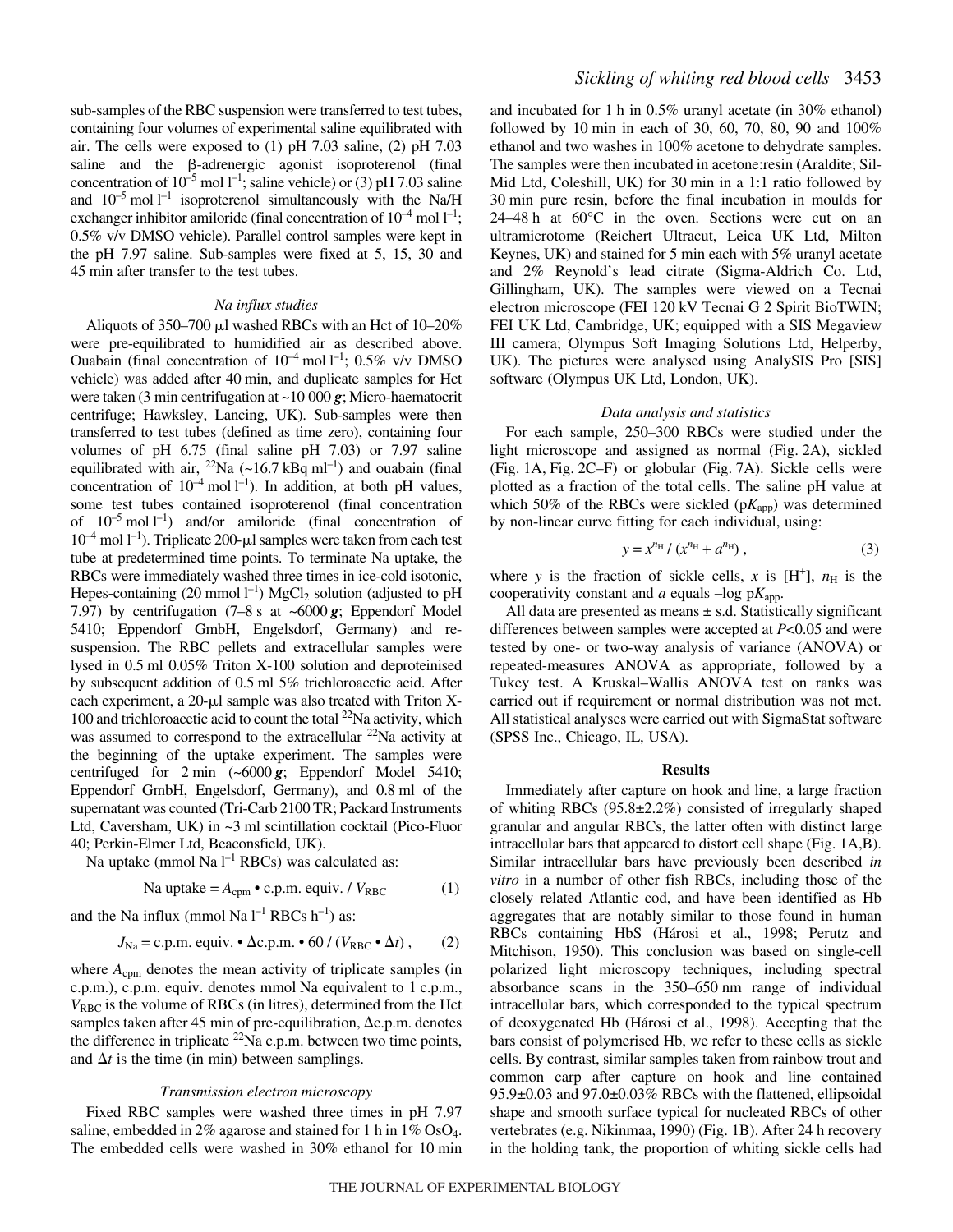# 3454 P. Koldkjær and M. Berenbrink





Fig. 1. (A) Light microscopy image of whiting sickle cells sampled immediately after capture of fish by hook and line. (B) Sickle cell fraction in rainbow trout ( $N=8$ ), common carp ( $N=5$ ) and whiting ( $N=5$ ) red blood cells (RBCs) immediately after being caught by hook and line, in freshly sampled whiting RBCs after recovery in the holding tank for 24 h or more than one week  $(N=4$  and 8, respectively) and in washed RBCs after 16–24 h storage ( $N=12$ ). Small light microscopy images show the appearance of representative cells from the column immediately below. In A and B, scale bars correspond to 10  $\mu$ m,  $\nabla$ shows examples of cells with granular texture and  $\blacktriangle$  shows examples of cells with visible bars. In B, \* indicates significant difference (*P*<0.05) from value for whiting immediately after being caught. Values are means  $\pm$  s.d.

significantly declined to  $63.3\pm5.3\%$ , and after more than 1 week merely 10.6±15.5% of whiting RBCs were sickled (Fig. 1B). The presence of sickle RBCs even after more than one week's recovery is likely due to the stress associated with netting of the fish before blood sampling and could be avoided in catheterized fish in future studies. When, immediately after capture, whiting RBCs were washed and incubated in physiological saline for 16–24 h, virtually all cells attained a normal shape similar to that seen in trout and carp (Fig. 1B). Whiting did not seem to be adversely affected by sickling during capture stress, as they behaved as other fishes under similar conditions and resumed feeding after a few days in the holding tank, where they could be kept in apparently healthy conditions for several months. In addition, we did not observe any signs of haemolysis after blood sampling, as confirmed by clear RBC supernatants.

Exhaustive exercise in teleost fishes, such as encountered during capture stress, is associated with severe blood acidosis

Fig. 2. Light microscopy and transmission electron microscopy (TEM) images of representative normal (A,B) and sickle (C–G) cells *in vitro* at pH 7.97 and 7.03–7.43, respectively. The scale bars correspond to  $10 \mu m$  (A,C–F) or 200 nm (B,G). In the TEM images, n and cy indicate nucleus and cytosol, respectively.  $\blacktriangledown$  indicates filaments cut in longitudinal direction, and  $\blacktriangle$  indicates filaments in cross section.

(pH 7.3–7.5) (Holeton et al., 1983; Jensen et al., 1983; Nikinmaa and Jensen, 1986; Milligan and Wood, 1987; Wood and Milligan, 1987; Knudsen and Jensen, 1998). Fig. 2A shows that sickling was absent in washed whiting RBCs incubated in airequilibrated saline at 15°C and pH 7.97, a typical value for normoxic resting animals at that temperature (Butler et al., 1989; Perry et al., 1991; Ultsch and Jackson, 1996; Larsen et al., 1997; Knudsen and Jensen, 1998). The cytosol and nucleoplasm of these RBCs appeared uniform in the TEM images (Fig. 2B). At lower saline pH values, however, the appearance of the cells changed dramatically to various polygonal shapes, triangular and diamond shapes being most abundant, often with visible bars  $(Fig. 2C-E)$ , and they looked very similar to whiting RBCs taken immediately after capture on hook and line (Fig. 1A). Other cells at low pH retained the usual ellipsoidal shape but acquired a granular texture (Fig. 2F). In all these cells, prominent bundles of filaments in both the longitudinal direction and in cross section were clearly visible throughout the cytosol and nucleoplasm by TEM (Fig. 2G). Similar filaments have been described in RBCs of the Baltic subspecies of Atlantic cod, *Gadus morhua callarias* (Thomas, 1971), and in human RBCs from sickle cell patients, where the filaments are known to consist of polymerised HbS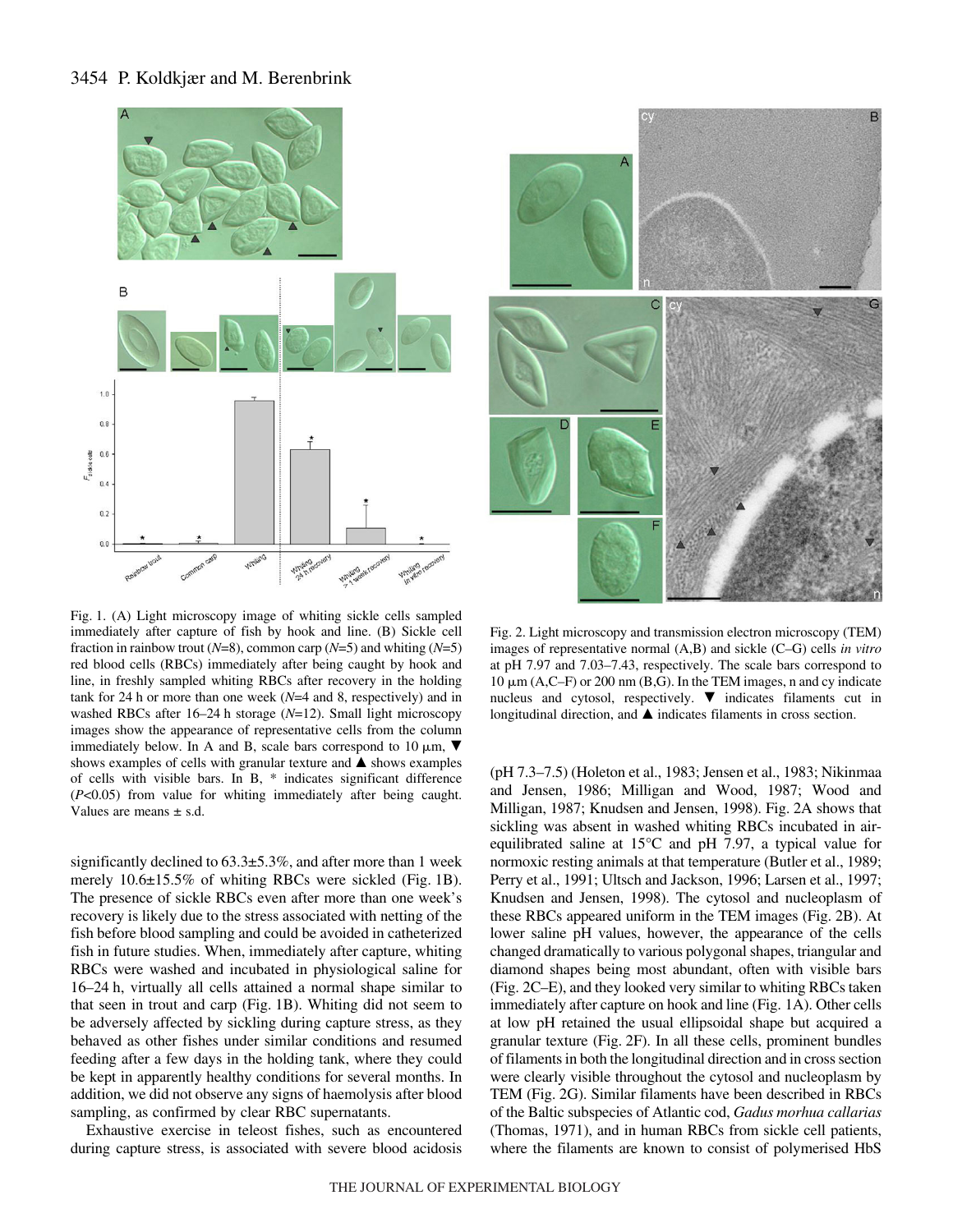

Fig. 3. Sickle cell fraction as a function of saline pH for red blood cell (RBC) suspensions incubated under humidified nitrogen (blue;  $P_{\text{O}_2}$ )  $\sim$ 0 kPa; *N*=4), air (black;  $P_{\text{O}_2} \sim$ 20.8 kPa; *N*=4) or oxygen (red;  $P_{\text{O}_2}$ )  $\sim$ 100 kPa;  $N=3$ ) for 45 min. The filled symbols represent individual data points. Curves are fitted using the mean  $pK_{app}$  and  $n_H$  values obtained from individual animals (see Materials and methods and Table 1). The open symbols represent means  $\pm$  s.d. for p $K_{app}$  values determined from individual curve fits. In some cases at high and low sickle cell fraction, points are covered by overlaying symbols. See Results for references to *in vivo* blood pH values as indicated below the *x*-axis.

(Döbler and Bertles, 1968). Sickling in whiting did not appear to increase RBC fragility as no haemolysis was observed throughout the experiments.

The transition from almost zero to  $~100\%$  sickle cells upon lowering saline pH occurred within a rather narrow interval of ~0.2 pH units in cells incubated under  $N_2$ , air and  $O_2$  (Fig. 3). This is reflected in high apparent cooperativity constants for extracellular protons, which amounted to at least 4.7, 12.3 and 5.8 in  $N_2$ , air and  $O_2$  equilibrated RBCs, respectively (Table 1). The pH value at half-maximal sickling, or  $pK_{app}$ , was 7.64 $\pm$ 0.07 (mean  $\pm$  s.d.) in N<sub>2</sub>-equilibrated RBCs but decreased significantly to  $7.53\pm0.01$  and  $7.28\pm0.02$  in air- and  $O_2$ equilibrated RBCs, respectively (Fig. 3; see Table 1 for individual data). Thus, at intermediate pH values corresponding to blood pH under severe exercise, high  $P_{O_2}$  values partly protected against RBC sickling by shifting its occurrence towards lower pH values. However, at still lower saline pH values, the protective effect of  $O_2$  was lost and all RBCs sickled. Low pH appeared to be a necessary condition for sickling, as at high saline pH close to resting arterial pH values deoxygenation *per se* did not induce sickling (Fig. 3). Similarly, hyperosmotic

Table 1.  $pK_{app}$  *and cooperativity constant* ( $n_H$ ) *values for washed red blood cells (RBCs) incubated under nitrogen, air or oxygen*

| <i>UI UAYKEIL</i> |                   |             |            |             |                |             |  |
|-------------------|-------------------|-------------|------------|-------------|----------------|-------------|--|
|                   | N2                |             | Air        |             | O <sub>2</sub> |             |  |
| Animal            | $pK_{\text{app}}$ | $n_{\rm H}$ | $pK_{app}$ | $n_{\rm H}$ | $pK_{app}$     | $n_{\rm H}$ |  |
|                   | 7.69              | 8.8         | 7.51       | 12.8        |                |             |  |
| 2                 | 7.72              | 7.2         | 7.54       | 12.8        | 7.28           | 35.4        |  |
| 3                 | 7.63              | 19.8        | 7.54       | 30.9        | 7.26           | 5.8         |  |
| $\overline{4}$    | 7.56              | 4.7         | 7.53       | 12.3        | 7.30           | 7.3         |  |



Fig. 4. Sickle cell fraction as a function of time during *in vitro* recovery by increasing (A) saline pH in air-equilibrated samples from 7.03 to 7.97 ( $\bullet$ ; *N*=3) or (B)  $P_{\text{O}_2}$  at pH 7.61 from zero to ~100 kPa ( $\bullet$ ; *N*=4). Data points on the right-hand side of the dotted line indicate values for cell suspensions kept at pH 7.97 under air  $(\bullet)$  or pH 7.61 at a  $P_{O_2}$  of ~100 kPa ( $\blacksquare$ ) throughout the experiments. Values are means  $\pm$  s.d. Error bars are in some cases smaller than the symbol.

shrinkage of air-equilibrated RBCs at pH 7.97, resulting in a calculated increase of intracellular Hb concentration of up to 100%, did not induce sickling, neither shortly after shrinkage  $(5 \text{ min})$  nor after prolonged incubation for up to 2 h (not shown).

Sickling was completely reversible, as re-suspension of cells from a low pH saline, where close to 100% of the cells were sickled, into a high pH saline rapidly reversed the sickling and the vast majority of cells appeared normal by the first sampling time after 2 min, i.e. the recovered cells were not different from cells kept at high pH throughout the experiment (Fig. 4A). At pH 7.61, where nearly 100% of the cells were sickled under a nitrogen atmosphere, increasing  $P_{\text{O}_2}$  from 0 to ~100 kPa resulted in a gradual decline of the sickle cell fraction towards the low values found in cells incubated under  $O_2$  throughout the experiment at that  $pH$  (Fig. 4B).

Exhaustive exercise in teleosts leads to elevated plasma adrenalin and noradrenalin levels (Primmett et al., 1986; Berenbrink and Bridges, 1994b; Perry et al., 1996). Many teleosts possess a  $\beta$ NHE (Berenbrink et al., 2005), whose stimulation causes an increase in intracellular pH (Nikinmaa, 1982; Cossins and Richardson, 1985; Berenbrink and Bridges, 1994b) and thus may protect against pH-induced sickling *in*  $vivo.$  At pH 7.97, the  $\beta$ -adrenergic agonist isoproterenol increased the ouabain-insensitive Na influx of air-equilibrated whiting RBCs approximately 8–10-fold relative to basal influx, reaching values of around 400 mmol Na  $l^{-1}$  RBCs h<sup>-1</sup> (Fig. 5A), which is by far the highest value measured in an analysis of 38 vertebrate species (Berenbrink et al., 2005). The isoproterenolstimulated Na influx was significantly inhibited by the NHE inhibitor amiloride, which had no effect on basal Na influx. Decreasing saline pH to 7.03 did not activate any amiloridesensitive Na influx; however, at the same pH, isoproterenol induced an amiloride-sensitive Na influx of equal magnitude as observed at  $pH$  7.97 (Fig. 5A,B).

When endogenous catecholamines were removed by washing in saline and any potential lasting catecholamine effects were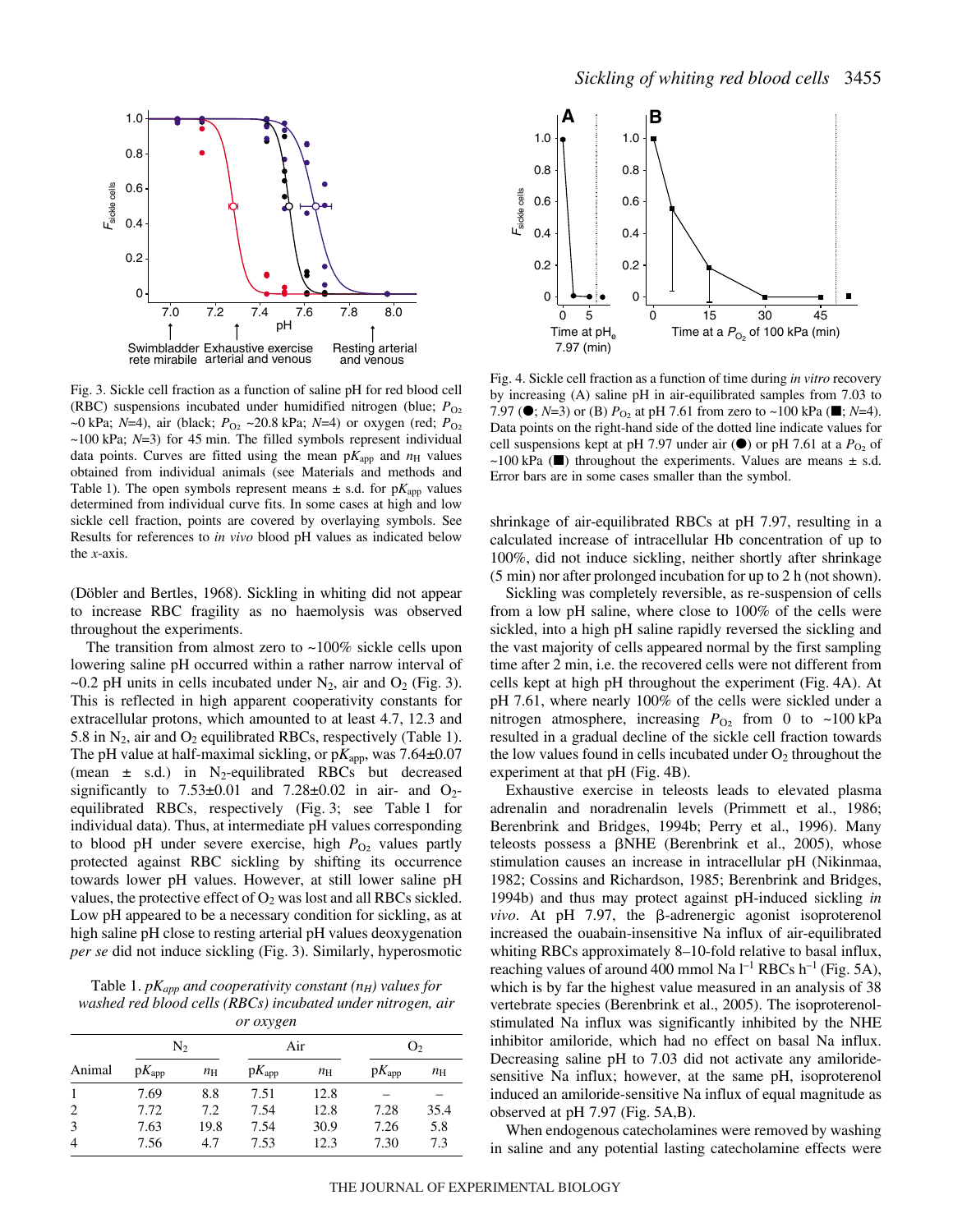

Fig. 5. The ouabain-insensitive Na influx in air-equilibrated red blood cells (RBCs) measured during the initial  $5 \text{ min}$  at a saline pH of  $(A)$ 7.97 or (B) 7.03 in unstimulated RBCs (basal) with or without  $10^{-4}$  mol  $l^{-1}$  amiloride, or RBCs stimulated by  $10^{-5}$  mol  $l^{-1}$ isoproterenol alone or together with  $10^{-4}$  mol  $l^{-1}$  amiloride. Values are means  $\pm$  s.d. A significant difference ( $P<0.05$ ) from the respective isoproterenol-stimulated Na influx is indicated by \*. *N*=5.

allowed to decline for  $16-24$  h, exposure of whiting RBCs to pH 7.03 induced rapid and persistent RBC sickling in virtually all cells, whereas no sickle cells were present at pH 7.97 (Fig. 6A). However, when these cells were exposed to low saline pH in the presence of isoproterenol, the fraction of sickle cells was reduced to  $\sim 0.7$  after 5 min, and after 30–45 min practically no sickle cells were present (Fig. 6A). The cells under these conditions rather obtained a globular shape and to some extent still contained aligned Hb filaments (Fig. 7A–C). However, with time, an increasing proportion of these cells contained ordered filaments only in the nucleus, whereas the cytosolic filaments were clearly fragmented and irregular (Fig. 7D, E), showing that recovery from Hb polymerisation and sickling had taken place. The change from sickle to globular cells induced by isoproterenol was significantly inhibited by the NHE inhibitor amiloride (Fig. 6A).

Indeed, parallel experiments showed that the ouabaininsensitive Na uptake in isoproterenol-stimulated RBCs was an approximate mirror image of the reduction in sickle cell fraction in similarly treated RBCs (Fig. 6A,B). Thus, within the first 15 min, isoproterenol stimulated a profound, linear increase in intracellular Na, whereupon a distinct plateau was reached. In the absence of isoproterenol, Na uptake was significantly  $reduced$  throughout the experiment. The  $\beta$ -adrenergically stimulated Na uptake was significantly inhibited by amiloride  $(Fig. 6B)$ .

## **Discussion**

The present work demonstrates extensive *in vivo* RBC sickling in a lower vertebrate, the teleost whiting. As in human



Fig. 6. The sickle cell fraction (A) and ouabain-insensitive Na uptake (B) in cells exposed to a saline pH of 7.97 (O); saline pH of 7.03  $(\bullet)$ ; saline pH of 7.03 with  $10^{-5}$  mol  $l^{-1}$  isoproterenol alone ( $\square$ ) or together with  $10^{-4}$  mol  $l^{-1}$  amiloride ( $\blacksquare$ ). \* indicates significant difference  $(P<0.05)$  from first sampling time within same treatment,  $\dagger$  indicates cells at pH 7.03 only that are significantly different (*P*<0.05) from samples at saline pH 7.03 with isoproterenol. Values are means  $\pm$  s.d. *N*=8 (A) and 5 (B). Error bars are in some cases smaller than the symbol.

sickle cell disease, where the famous sickle shape is only one of several types of RBC deformations whose prevalence is determined by the speed of Hb polymer formation (Eaton and Hofrichter, 1987; Bunn, 1997; Christoph et al., 2005), formation of long, aligned intracellular filaments in whiting RBCs (Fig. 2G) results in a variety of cell shapes. These include triangular, diamond-shaped or polygonal cells with three, four or more bars, respectively (Fig. 1A, Fig. 2C–E). Yet other RBCs retain their normal oval shape but acquire a granular appearance, very similar to rapidly polymerising human sickle RBCs that contain numerous short random fibres (Fig.  $2F$ ) (Eaton and Hofrichter, 1987; Bunn, 1997). In contrast to human sickle cell disease (Lange et al., 1951), these deformations are not associated with increased cell fragility, as haemolysis of sickled whiting RBCs was not observed *in vitro*, nor *in vivo* even immediately after capture. One factor that could reduce haemolysis and alleviate other ill effects of sickling such as vasoocclusion would be an increased capillary diameter relative to RBC size. In goldfish and rainbow trout muscle, the capillary diameter of  $3-4 \mu m$  is comparable to that in mammals (Egginton, 2002; Egginton et al., 2000; Vink and Duling, 1996),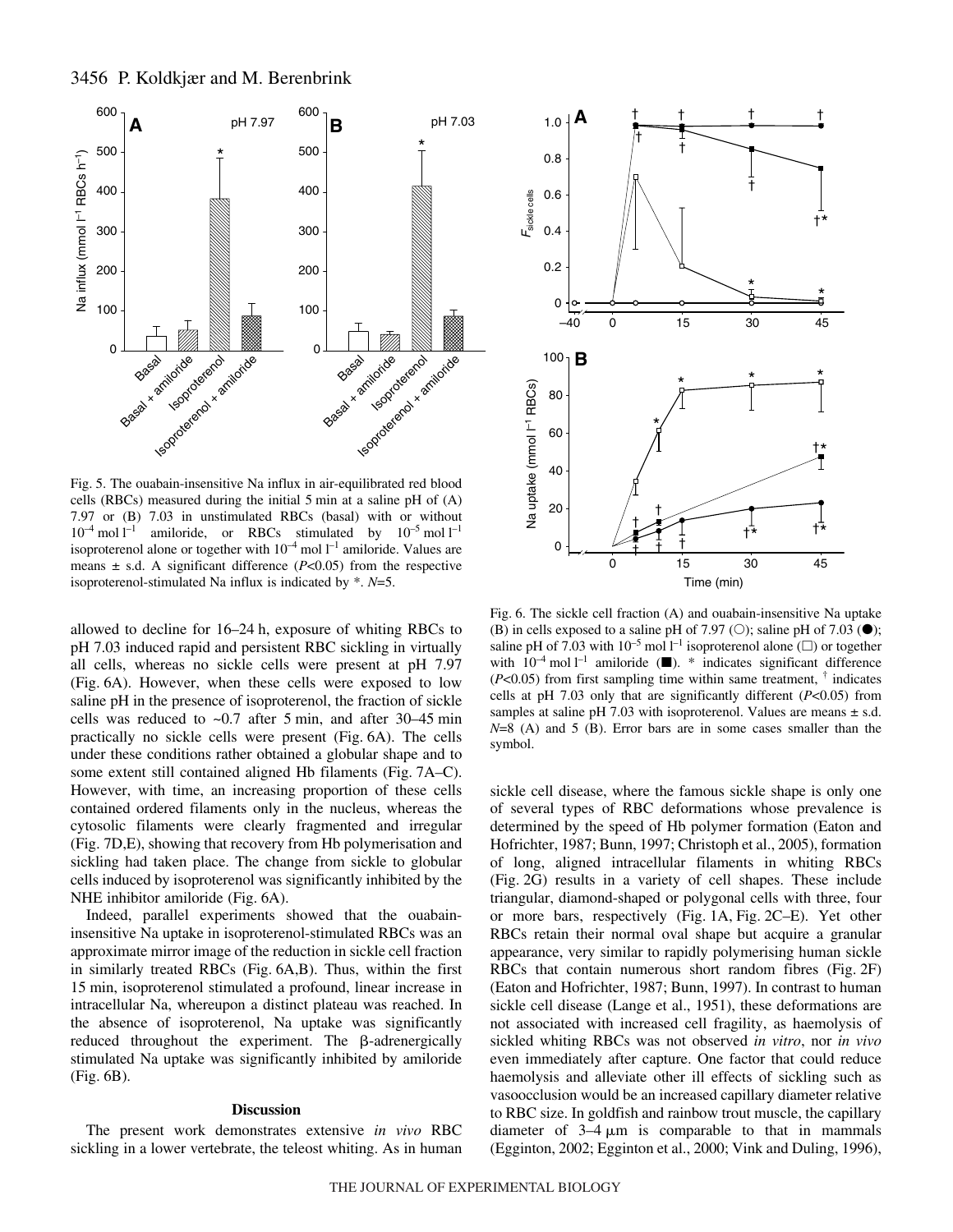

Fig. 7. Light microscopy (A) and TEM images (B-E) of globular red blood cells (RBCs). C and E are magnifications of the areas within the squares in B and D, respectively. Scale bars correspond to  $10 \mu m(A)$ ,  $1 \mu m$  (B,D) or 200 nm (C,E). In the TEM images, n and cy indicate nucleus and cytosol, respectively.  $\blacktriangledown$  indicates filaments cut in longitudinal direction, and  $\blacktriangle$  indicates fragmented filaments.

despite the generally larger size of fish relative to mammalian RBCs (Prosser, 1950). However, capillary diameters in the choroid and swimbladder retia mirabilia of various teleosts are at least 2–3-fold larger than the above values for muscle (Krogh, 1922; Scholander, 1954; Wittenberg and Wittenberg, 1974). Unfortunately, comparable data on fishes where RBC sickling has been established are missing.

The primary cause of sickling in whiting RBCs appears to be low pH as deoxygenation alone did not induce sickling of whiting RBCs at pH values typical for arterial and venous blood in resting fishes  $(-7.8-7.9$  at  $10-15\degree C$ ; see above), which contrasts with the situation in human sickle RBCs (Lange et al., 1951; Bookchin et al., 1976; Ueda and Bookchin, 1984). At the same pH, an increase in cellular Hb concentration in airequilibrated whiting RBCs by hyperosmotic shrinkage equally failed to induce sickling, which again differs from human sickle RBCs, where Hb polymerisation and sickling are extremely dependent on intracellular [Hb] (Hofrichter et al., 1974; Bookchin et al., 1976) and where the solubility of HbS is reduced 100-fold upon deoxygenation, compared with a 2-fold reduction in deoxygenated normal human HbA (Perutz and Mitchison, 1950). It is currently not known whether high pH also prevents shrinkage-induced sickling in deoxygenated whiting RBCs.

Low  $P_{Q_2}$  can, however, induce sickling in whiting RBCs under slightly more acidic conditions than in blood of resting fishes (less than or equal to approximately pH 7.7). Our *in vitro* results suggest that at these pH values, which may be regularly encountered during routine activity,  $P_{\text{O}_2}$  values close to zero in poorly perfused muscles or even mixed venous  $P_{O_2}$  values may be sufficient to induce sickling (Fig. 3), as already seen in human sickle RBCs at normal resting pH (Bookchin et al., 1976).

Dramatic changes in  $P_{\text{O}_2}$  and pH are experienced in blood perfusing the swimbladder and choroid retia mirabilia, where oxygen is delivered by diffusion to the swimbladder and poorly vascularised retina, respectively. Thus, capillary pH in the swimbladder rete mirabile of the European eel may drop to 6.5–7.0 (Steen, 1963; Kobayashi et al., 1990) (for a review, see Berenbrink, 2007), whereas capillary  $P_{\Omega_2}$  may rise to 120 kPa or above in the swimbladder rete of the cod, as calculated on the basis of the values for gas composition in the swimbladder given by Bohr (Bohr, 1894). In the choroid rete mirabile of the Atlantic cod,  $P_{Q_2}$  values of up to 157 kPa have been measured (Wittenberg and Wittenberg, 1962). In our study, 100 kPa  $O_2$ did not protect from RBC sickling at pH values close to those measured in the swimbladder rete mirabile, which suggests that RBC sickling can take place in these capillaries. However, this may depend on the transit time of RBCs in the rete mirabile and whether a lag time before sickling is present in whiting RBCs. In human sickle RBCs, a sufficient delay time before polymer formation prevents a large fraction of cells from sickling during the time spent in the capillaries and venous system, where they are most likely to experience conditions of low  $P_{\text{O}_2}$  that induce sickling (Mozzarelli et al., 1987; Christoph et al., 2005).

Whereas the very low pH values in the retia mirabilia are localized and only experienced by RBCs during their passage, the general blood acidosis down to pH 7.3–7.5 caused by strenuous exercise in many teleosts may take several hours to recover to normal resting pH values (e.g. Holeton et al., 1983; Milligan and Wood, 1987). Under these conditions, a possible delay time before sickling in whiting RBC, even if amounting to minutes, cannot protect from sickling.

However, strenuous exercise *in vivo* is associated with the release of adrenalin and noradrenalin into the plasma, which stimulates the RBC  $\beta$ NHE and thereby maintains or even increases intracellular pH as well as cell volume (see above). We show that the sickle cell fraction in  $\beta$ -adrenergically stimulated RBCs indeed decreases as a mirror image of  $\beta$ NHE activation. The previously sickled cells attain a globular, swollen shape in which the cytosolic Hb filaments become very fragmented. It remains to be shown to what extent cell swelling and the increase in intracellular pH contribute to the break-up of Hb filaments and the recovery from sickling.

The mechanism of Hb polymerisation and consequent sickling in whiting RBCs is presently unknown. The apparent cooperativity constants for low-pH-induced sickling suggest highly cooperative proton binding to Hb during the sickling process. In the absence of catecholamines, protons are usually passively distributed across the RBC membrane, with changes in plasma pH causing distinctly smaller changes in intracellular pH, as also seen in the close relative of whiting, the Atlantic cod (Berenbrink and Bridges, 1994a; Berenbrink and Bridges, 1994b) (for a review, see Brauner and Berenbrink, 2007). When sickling is more appropriately related to intracellular pH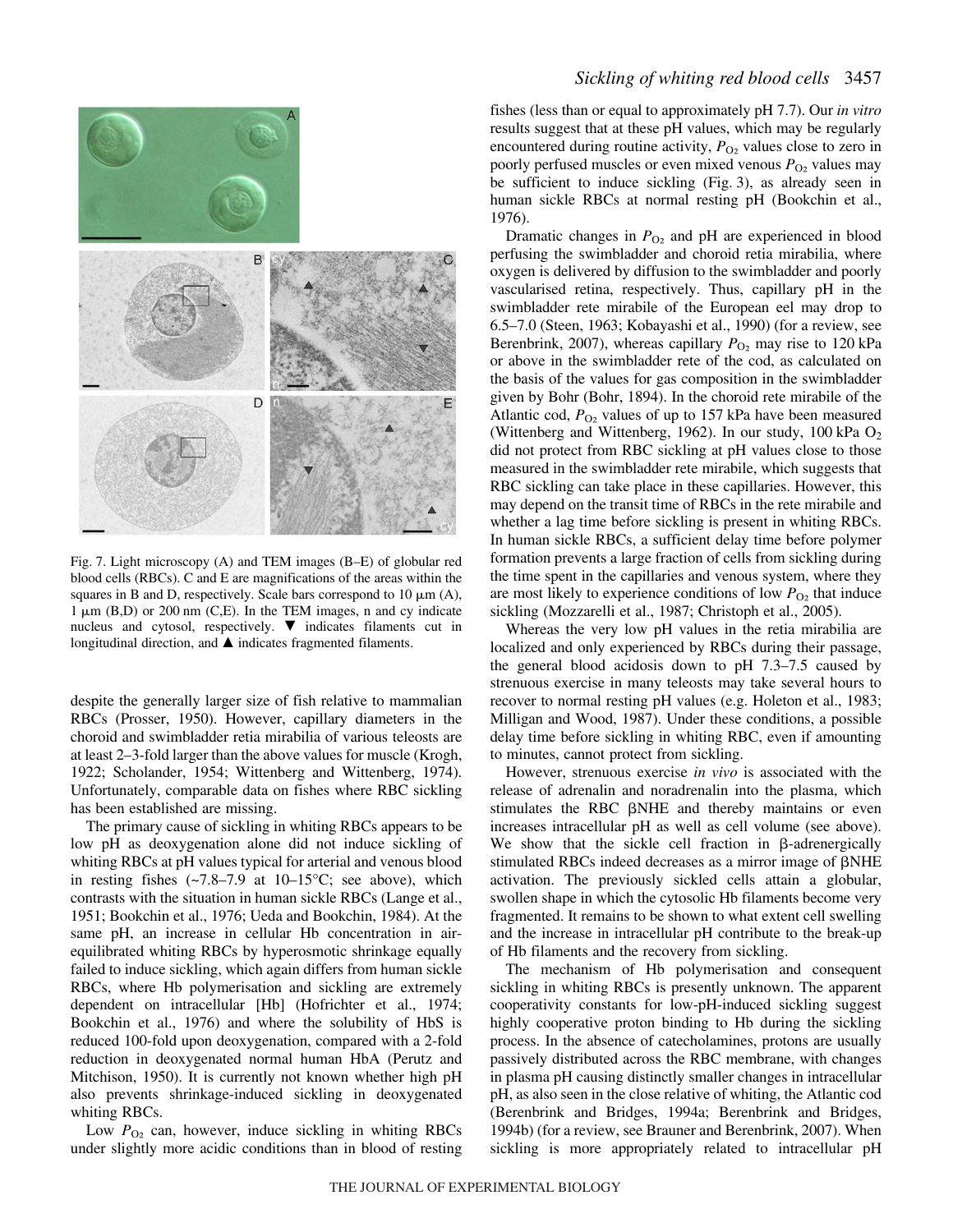# 3458 P. Koldkjær and M. Berenbrink

changes in the vicinity of Hb, even higher cooperativity constants can be calculated. For example, using the *in vitro* relationship between extracellular and intracellular pH of airequilibrated Atlantic cod RBCs (Berenbrink and Bridges, 1994a), the value for the apparent cooperativity constant under air increases from 12 (Table 1) to  $\sim 30$  (not shown). This indicates that about 30 proton binding sites interact during sickling and demonstrates the extreme pH-dependent nature of the process. Using the same approach, an intracellular  $pK_{\text{app}}$ value for sickling of air-equilibrated RBCs of 7.16±0.01 can be calculated. This suggests the involvement of protein moieties with p*K* values in the physiological range, such as N-terminal C-alpha amino groups or the imidazole ring of histidines (Berenbrink, 2006).

Indeed, despite the general trend towards a reduction in histidine content in teleost haemoglobins (Berenbrink et al., 2005), one of the two different  $\beta$  globin chains in Atlantic, Arctic and Polar cod (Verde et al., 2006) contains two extra histidine residues on the external surface of the protein. These occur in position 7 of the A-helix (His A7) and position 1 of the corner between the E and F helices (His EF1) and are absent in other teleost  $\beta$  chains (M.B., unpublished). In other teleosts, His A7 is usually substituted by a variety of non-ionisable amino acids and His EF1 is occupied by neutral asparagine. Interestingly, in all three species the mutation to His EF1 is accompanied by a change of the preceding amino acid in position E20 from positively charged lysine to negatively charged aspartic acid (M.B., unpublished), which may facilitate proton binding by His EF1. It is tempting to speculate that one or both of the above two histidine substitutions, which are likely to change surface charge, are responsible for the pH-dependent polymerisation of at least some Hb isoforms in codfishes. Alternatively, or in addition, the globins of codfishes are also unusually rich in cysteine, which has been implicated in the *in vitro* formation of Hb polymers in some other teleosts (Borgese et al., 1988; Borgese et al., 1992; Fago et al., 1993). Clearly, the elucidation of the mechanism behind Hb polymerisation awaits detailed molecular structure–function analyses, ideally on otherwise similar, polymerising and non-polymerising Hbs.

Hárosi and co-workers (Hárosi et al., 1998) reported that the intracellular aggregates in Atlantic cod RBCs consist of deoxygenated Hb. Many fishes possess Hbs with a highly pHsensitive oxygen affinity, which can be deoxygenated by low pH even when equilibrated with  $100$  kPa  $O_2$ . This so-called Root effect has been explained as a stabilization of the low  $O_2$ affinity T-state conformation over the high  $O_2$  affinity R-state of Hb by the binding of protons (see Berenbrink, 2007). Our observation that fully deoxygenated cells with Hb in the T-state only sickle at low pH suggests that sickling in whiting does not depend on a conformational transition from R- to T-state Hb. Further exploration of the mechanism of Hb polymerisation awaits sequencing of whiting Hb and detailed molecular structure–function studies.

*In vitro*, and possibly also *in vivo*, haemoglobin polymerisation and RBC sickling appears to be widespread in codfishes, occurring in whiting as well as in poor cod and pouting (Yoffey, 1929), Atlantic cod and haddock (Hárosi et al., 1998) and pollack, saithe and five-bearded rockling (P.K. and M.B., unpublished). Curiously, RBCs from all individuals within populations appear to sickle (Hárosi et al., 1998; present study), in contrast to the balanced polymorphism for human sickle cell trait (Aluoch, 1997; Jones, 1997). In the latter case, the disadvantage to homozygote human carriers of the disease is outweighed by the benefits of heterozygote carriers against infection with malaria parasites. Our *in vitro* results suggest that activation of the  $\beta$ NHE *in vivo* may protect whiting RBCs to a certain degree from sickling, at least at intermediate pH values. Thus, the disadvantages of possessing a Hb with the potential of polymerising and causing sickling appear reduced in whiting when compared with homozygous human sickle cell patients. It is less clear whether RBC sickling in fishes also offers an advantage like in human heterozygote carriers. Fishes are infected by numerous parasites, including several protozoan species in the blood stream as well as in the RBCs (Hemmingsen and MacKenzie, 2001; Davies and Johnston, 2000). The intracellular RBC parasites include a virus causing viral erythrocytic necrosis (VEN), which is widespread in Atlantic cod, chum salmon and Atlantic herring but has adverse effects such as haemorrhage, haemolysis, anaemia and increased mortality only in the latter two species (Smail, 1982), whose RBCs (in contrast to Atlantic cod) are not known to sickle. Even more interestingly, VEN infection in Atlantic cod is associated with the occurrence of intracellular fibrillar material, which looks similar to the Hb filaments observed in the present work and was absent in uninfected RBCs (Appy et al., 1976). It is tempting to speculate that, in analogy to the human condition (Ayi et al., 2004), VEN-infected RBCs have a higher tendency to sickle, which may enable selective removal from the circulation or impair intracellular virus propagation.

The present study on whiting is the first to suggest a physiological mechanism that protects against RBC sickling, which remains a lethal disease in humans. We can only speculate about the selective advantages that led to the fixation and spread of the initial mutation causing sickling through populations of the ancestral species. However, the disadvantages of this mutation seem to have been sufficiently suppressed by the presence of a  $\beta$ NHE, such that the mutation persisted during several speciation events, which gave rise to the current diversity of codfishes. This mechanism offers a unique opportunity to study how the problem of RBC sickling has been managed successfully by nature through evolutionary time.

### **Abbreviations and symbols**

| $\beta$ NHE  | β-adrenergically stimulated Na/H exchanger     |
|--------------|------------------------------------------------|
| Hb           | haemoglobin                                    |
| <b>HbA</b>   | normal haemoglobin A                           |
| <b>HbS</b>   | sickle haemoglobin S                           |
| Hct          | haematocrit                                    |
| Hepes        | 4-(2-hydroxyethyl)-1-piperazineethanesulfonic  |
|              | acid                                           |
| $n_{\rm H}$  | cooperativity constant                         |
| <b>NHE</b>   | Na/H exchanger                                 |
| $pK_{app}$   | apparent $pK$ or $pH$ at half-maximal sickling |
| $P_{\Omega}$ | oxygen partial pressure                        |
| <b>RBC</b>   | red blood cell                                 |
| SL.          | standard length                                |
| <b>TEM</b>   | transmission electron microscopy               |
| VEN          | viral erythrocytic necrosis                    |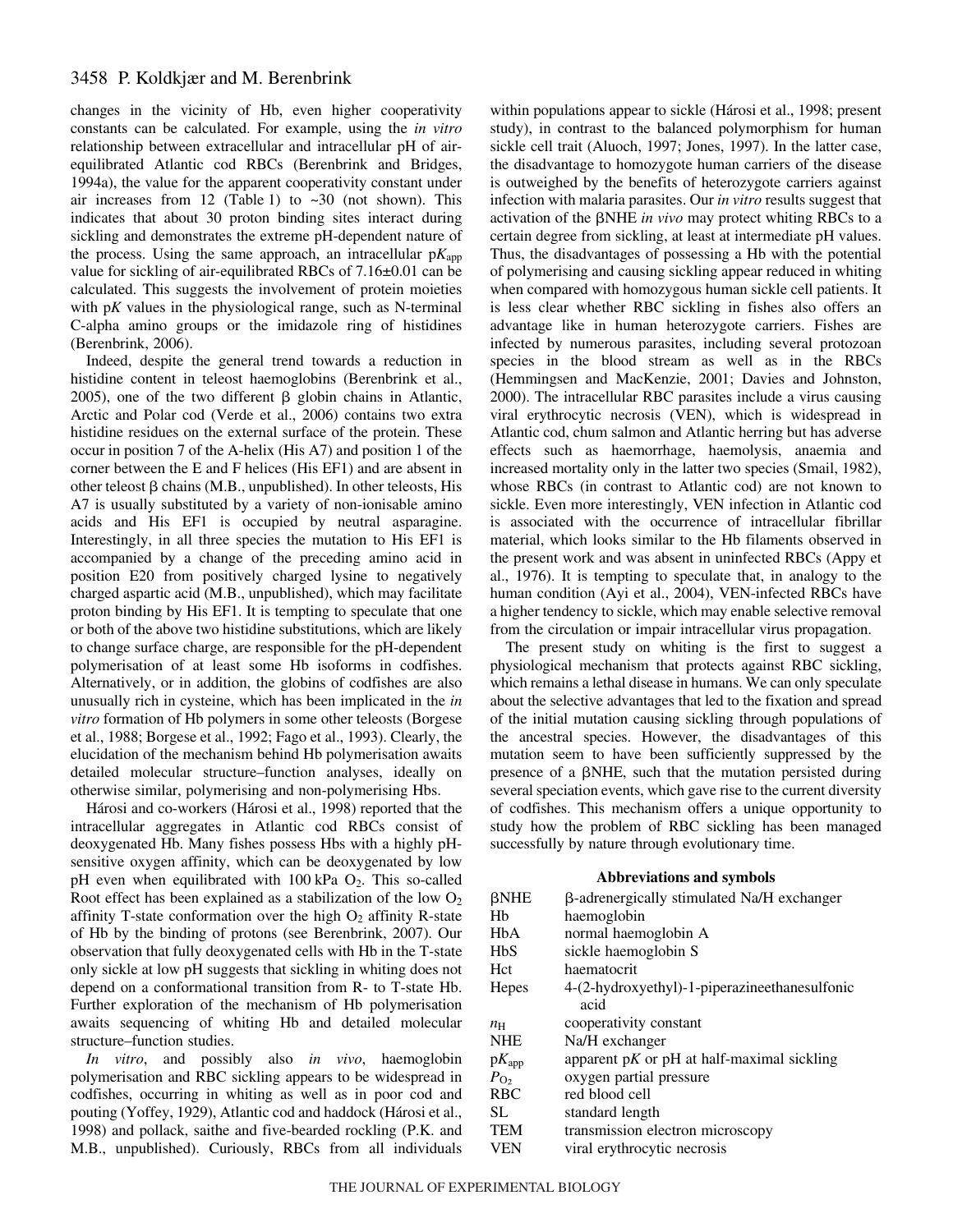We are grateful to Ian Prior and Cornelia Muncke for expert help with the TEM work and to David Montagnes for use of his light microscopy facility. We would like to thank Phil McIntyre and Gary Wright for countless fishing trips to the Mersey estuary, Wales and the Pennines. Thanks are also due to the University of Liverpool and BBSRC for funding parts of the work and the Wellcome Trust for a VIP award.

#### **References**

- **Aluoch, J. R.** (1997). Higher resistance to *Plasmodium falciparum* infection in patients with homozygous sickle cell disease in western Kenya. *Trop. Med. Int. Health* **2**, 568-571.
- **Appy, R. G., Burt, M. D. B. and Morris, T. J.** (1976). Viral nature of piscine erythrocytic necrosis (PEN) in the blood of Atlantic cod (*Gadus morhua*). *J. Fish. Res. Board Can*. **33**, 1380-1385.
- **Ayi, K., Turrini, F., Piga, A. and Arese, P.** (2004). Enhanced phagocytosis of ring-parasitized mutant erythrocytes: a common mechanism that may explain protection against falciparum malaria in sickle trait and beta-thalassemia trait. *Blood* **104**, 3364-3371.
- **Berenbrink, M.** (2006). Evolution of vertebrate haemoglobins: histidine side chains, specific buffer value and Bohr effect. *Respir. Physiol. Neurobiol*. **154**, 165-184.
- **Berenbrink, M.** (2007). Historical reconstructions of evolving physiological complexity: O<sub>2</sub> secretion in the eye and swimbladder of fishes. *J. Exp. Biol.* **209**, 1641-1652.
- Berenbrink, M. and Bridges, C. R. (1994a). Active Na<sup>+</sup>-, Cl<sup>-</sup>- and HCO<sub>3</sub><sup>-</sup>dependent acid extrusion in Atlantic cod red blood cells in winter activated by hypercapnia. *J. Exp. Biol.* **192**, 239-252.
- **Berenbrink, M. and Bridges, C. R.** (1994b). Catecholamine-activated sodium/proton exchange in the red blood cells of the marine teleost *Gadus morhua*. *J. Exp. Biol.* **192**, 253-267.
- **Berenbrink, M., Koldkjær, P., Kepp, O. and Cossins, A. R.** (2005). Evolution of oxygen secretion in fishes and the emergence of a complex physiological system. *Science* **307**, 1752-1757.
- **Bohr, C.** (1894). The influence of secretion of the vagus nerve on the disengagement of gases in the air-bladder of fishes. *J. Physiol*. **15**, 494-500.
- **Bookchin, R. M., Balazs, T. and Landau, L. C.** (1976). Determinants of red cell sickling. Effects of varying pH and of increasing intracellular hemoglobin concentration by osmotic shrinkage. *J. Lab. Clin. Med*. **87**, 597- 616.
- **Borgese, T. A., Harrington, J. P., Ganjian, I. and Duran, C.** (1988). Haemoglobin properties and polymerization in the marine teleost *Lophius americanus* (Goosefish). *Comp. Biochem. Physiol*. **91B**, 663-670.
- **Borgese, T. A., Harrington, J. P., Duffy, L. and Bourke, S.** (1992). Functional studies on goosefish (*Lophius americanus*) hemoglobin. *Comp. Biochem. Physiol*. **101B**, 535-539.
- **Brauner, C. J. and Berenbrink, M.** (2007). Gas transport and exchange. In *Primitive Fishes*, *Fish Physiology 26* (ed. D. J. McKenzie, A. P. Farrell and C. J. Brauner), pp. 213-282. Amsterdam: Elsevier.
- **Bunn, H. F.** (1997). Pathogenesis and treatment of sickle cell disease. *N. Engl. J. Med*. **337**, 762-769.
- **Butler, P. J., Axelsson, M., Ehrenström, F., Metcalfe, J. D. and Nilsson, S.** (1989). Circulating catecholamines and swimming performance in the Atlantic cod, *Gadus morhua*. *J. Exp. Biol.* **141**, 377-387.
- **Christoph, G. W., Hofrichter, J. and Eaton, W. A.** (2005). Understanding the shape of sickled red cells. *Biophys. J*. **88**, 1371-1376.
- Cossins, A. R. and Richardson, P. A. (1985). Adrenalin-induced Na<sup>+</sup>/H<sup>+</sup> exchange in trout erythrocytes and its effects upon oxygen-carrying capacity. *J. Exp. Biol.* **118**, 229-246.
- **Davies, A. J. and Johnston, M. R. L.** (2000). The biology of some intraerythrocytic parasites of fishes, amphibia and reptiles. *Adv. Parasitol*. **45**, 1-107.
- **Dawson, A. B.** (1930). Changes in the erythrocytes of *Necturus* associated with the intracellular crystallization of hemoglobin. *Anat. Rec*. **46**, 161-172.
- **Dawson, A. B.** (1932). Intracellular crystallization of hemoglobin in the erythrocytes of the Northern pipefish, *Syngnathus fuscus*. *Biol. Bull*. **63**, 492- 495.
- **Döbler, J. and Bertles, J. F.** (1968). The physical state of hemoglobin in sicklecell anemia erythrocytes *in vivo*. *J. Exp. Med*. **127**, 711-716 and plates 77- 80.
- **Eaton, W. A. and Hofrichter, J.** (1987). Hemoglobin S gelation and sickle cell disease. *Blood* **70**, 1245-1266.
- **Egginton, S.** (2002). Temperature and angiogenesis: the possible role of mechanical factors in capillary growth. *Comp. Biochem. Physiol*. **132A**, 773- 787.
- **Egginton, S., Cordiner, S. and Skilbeck, C.** (2000). Thermal compensation of peripheral oxygen transport in skeletal muscle of seasonally acclimatized trout. *Am. J. Physiol*. **279**, R375-R388.
- **Fago, A., Romano, M., Tamburrini, M., Coletta, M., Davino, R. and di Prisco, G.** (1993). A polymerizing Root-effect fish hemoglobin with high subunit heterogeneity – correlation with primary structure. *Eur. J. Biochem*. **218**, 829-835.
- **Hárosi, F. I., von Herbing, I. H. and van Keuren, J. R.** (1998). Sickling of anoxic red blood cells in fish. *Biol. Bull*. **195**, 5-11.
- **Hemmingsen, W. and MacKenzie, K.** (2001). The parasite fauna of the Atlantic cod, *Gadus morhua* L. *Adv. Mar. Biol*. **40**, 1-80.
- **Hofrichter, J., Ross, P. D. and Eaton, W. A.** (1974). Kinetics and mechanism of deoxyhemoglobin S gelation: a new approach to understanding sickle cell disease. *Proc. Natl. Acad. Sci. USA* **71**, 4864-4868.
- **Holeton, G. F., Neumann, P. and Heisler, N.** (1983). Branchial ion exchange and acid–base regulation after strenuous exercise in rainbow trout (*Salmo gairdneri*). *Respir. Physiol*. **51**, 303-318.
- **Ingram, V. M.** (1957). Gene mutations in human haemoglobin: the chemical difference between normal and sickle cell haemoglobin. *Nature* **180**, 326- 328.
- **Jensen, F. B., Nikinmaa, N. and Weber, R. E.** (1983). Effects of exercise stress on acid-base balance and respiratory function in blood of the teleost *Tinca tinca*. *Respir. Physiol*. **51**, 291-301.
- **Jones, T. R.** (1997). Quantitative aspects of the relationship between the sickle cell gene and malaria. *Parasitol. Today* **13**, 107-111.
- **Knudsen, P. and Jensen, F. B.** (1998). Effects of exhaustive exercise and catecholamines on K<sup>+</sup> balance, acid–base status and blood respiratory properties in carp. *Comp. Biochem. Physiol*. **119A**, 301-307.
- **Kobayashi, H., Pelster, B. and Scheid, P.** (1990). CO<sub>2</sub> back-diffusion in the rete aids O2 secretion in the swimbladder of the eel. *Respir. Physiol*. **79**, 231- 242
- **Krogh, A.** (1922). *The Anatomy and Physiology of the Capillaries*. New Haven: Yale University Press.
- **Lange, R. D., Minnich, V. and Moore, C. V.** (1951). Effect of oxygen tension and of pH on the sickling and mechanical fragility of erythrocytes from patients with sickle cell anemia and the sickle cell trait. *J. Lab. Clin. Med*. **37**, 789-802.
- **Larsen, B. K., Pörtner, H.-O. and Jensen, F. B.** (1997). Extra- and intracellular acid-base balance and ionic regulation in cod (*Gadus morhua*) during combined and isolated exposures to hypercapnia and copper. *Mar. Biol*. **128**, 337-346.
- **Mattei, X., Marchand, B. and Mattei, C.** (1985). Crystallization of reptile hemoglobin during its digestion in a pentastomide. *J. Ultrastruct. Res*. **92**, 63-71.
- **Milligan, C. L. and Wood, C. M.** (1987). Regulation of blood oxygen transport and red cell pHi after exhaustive activity in rainbow trout (*Salmo gairdneri*) and starry flounder (*Platichthys stellatus*). *J. Exp. Biol.* **133**, 263-282.
- **Mozzarelli, A., Hofrichter, J. and Eaton, W. A.** (1987). Delay time of haemoglobin S polymerization prevents most cells from sickling *in vivo*. *Science* **237**, 500-506.
- **Nikinmaa, M.** (1982). Effects of adrenaline on red cell volume and concentration gradient of protons across the red cell membrane in the rainbow trout, *Salmo gairdneri*. *Mol. Physiol*. **2**, 287-297.
- **Nikinmaa, M.** (1990). *Vertebrate Red Blood Cells*. Berlin, Heidelberg: Springer-Verlag.
- **Nikinmaa, M. and Jensen, F. B.** (1986). Blood oxygen transport and acid-base status of stressed rainbow trout (*Salmo gairdnerii*): pre- and postbranchial values in winter fish. *Comp. Biochem. Physiol*. **84A**, 391-396.
- Perry, S. F., Fritsche, R., Kinkead, R. and Nilsson, S. (1991). Control of catecholamine release *in vivo* and *in situ* in the Atlantic cod (*Gadus morhua*) during hypoxia. *J. Exp. Biol.* **155**, 549-566.
- Perry, S. F., Reid, S. G. and Salama, A. (1996). The effects of repeated physical stress on the  $\beta$ -adrenergic response of the rainbow trout red blood cell. *J. Exp. Biol.* **199**, 549-562.
- **Perutz, M. F. and Mitchison, J. M.** (1950). State of hæmoglobin in sickle-cell anæmia. *Nature* **166**, 677-679.
- **Primmett, D. R. N., Randall, D. J., Mazeaud, M. and Boutilier, R. G.** (1986). The role of catecholamines in erythrocyte pH regulation and oxygen transport in rainbow trout (*Salmo gairdneri*) during exercise. *J. Exp. Biol.* **122**, 139- 148.
- **Prosser, C. L.** (1950). *Comparative Animal Physiology*. Philadelphia: W. B. Saunders Company.
- **Riggs, A.** (1976). Factors in the evolution of hemoglobin function. *Fed. Proc*. **35**, 2115-2118.
- **Scholander, P. F.** (1954). Secretion of gases against high pressure in the swimbladder of deep sea fishes II. The rete mirabile. *Biol. Bull*. **107**, 260- 277.